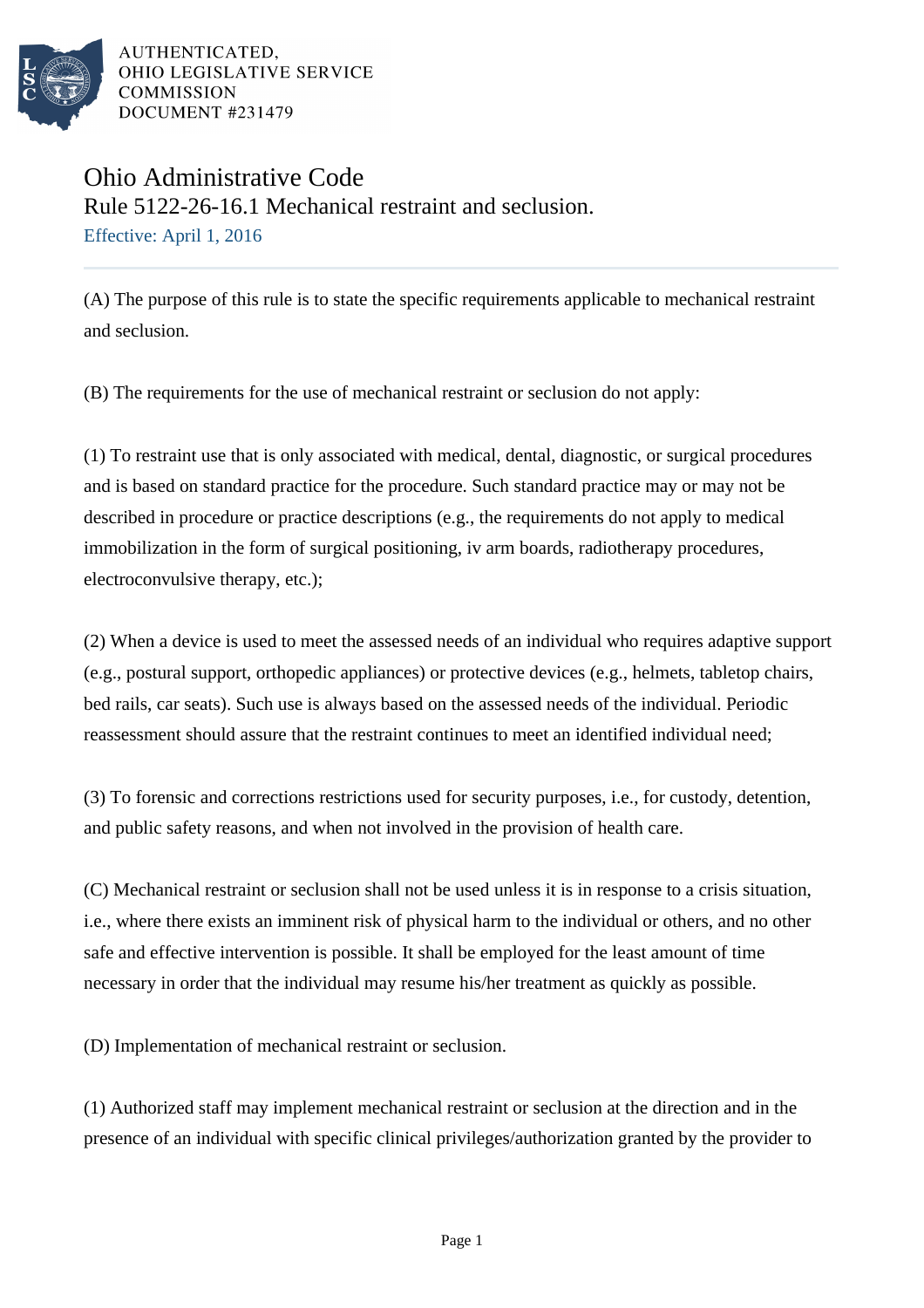

authorize mechanical restraint or seclusion, and who is a psychiatrist or other physician, physician's assistant, certified nurse practitioner, clinical nurse specialist, or registered nurse.

(2) Upon any implementation of mechanical restraint or seclusion, an individual with specific clinical privileges or authorization granted by the provider shall:

(a) Perform an assessment and document it in the clinical record. This assessment shall include, at minimum:

(i) The reason for the utilization of mechanical restraint or seclusion;

(ii) All prior attempts to use less restrictive interventions;

(iii) Notation that any previously identified contraindication to the use of mechanical restraint or seclusion were considered and the rationale for continued implementation of mechanical restraint or seclusion despite the existence of such contraindications; and

(iv) A review of all current medications.

(v) Documentation of the individual's history of traumatic experiences as a means to gain insight into origins and patterns of the individuals actions.

(b) Assess and document vital signs; and

(c) Explain to the individual the reason for mechanical restraint or seclusion, and the required behaviors of the individual which would indicate sufficient behavioral control so that mechanical restraint or seclusion can be discontinued.

(3) For adults in mechanical restraint, an assessment shall include health and related safety concerns including body positioning, comfort and circulation.

(E) Ordering mechanical restraint or seclusion.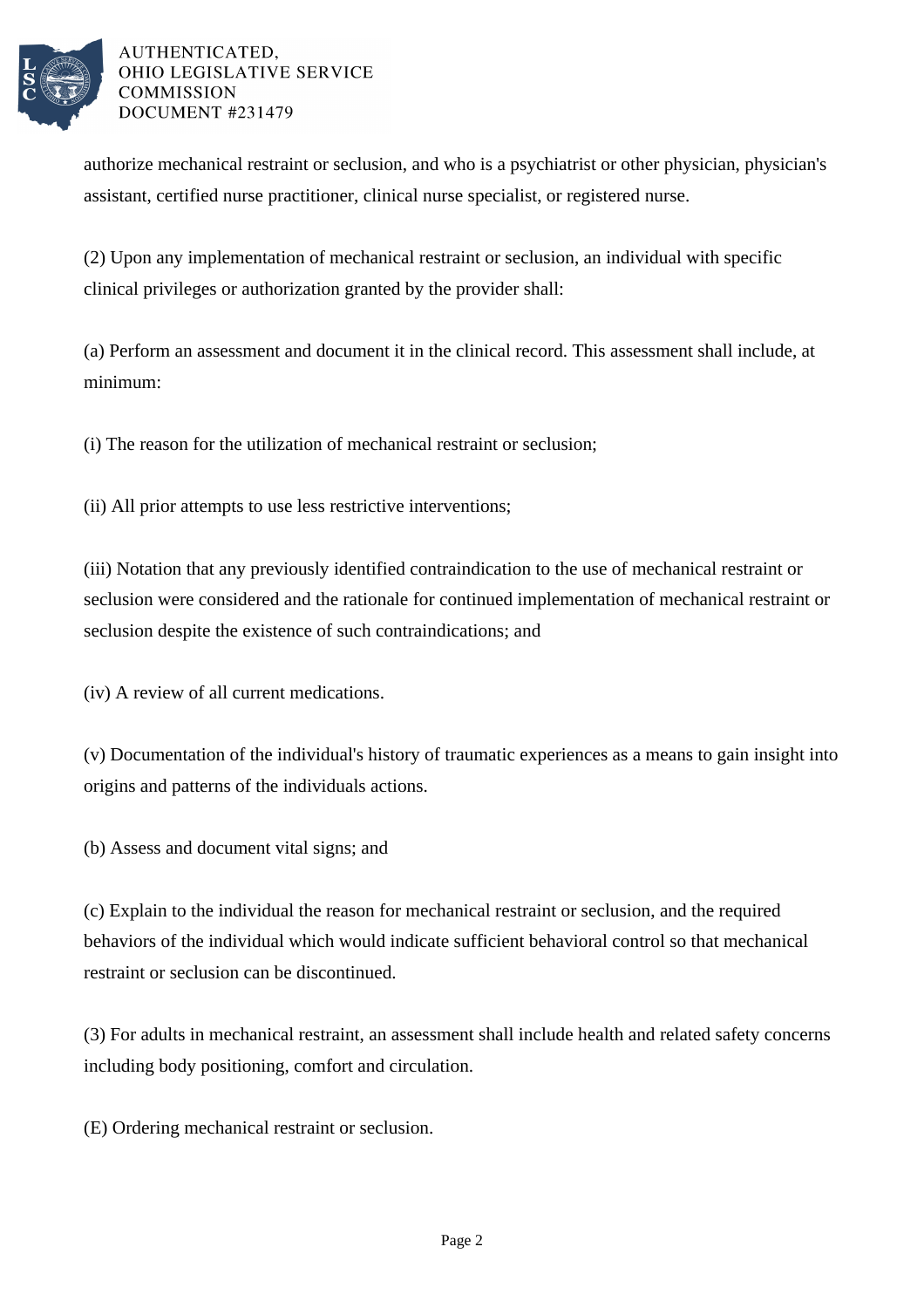

(1) Orders shall be written only by an individual with specific clinical privileges or authorization granted by the provider to order mechanical restraint or seclusion, and who is a:

(a) Psychiatrist or other physician; or

(b) Physician's assistant, certified nurse practitioner or clinical nurse specialist authorized to order restraint or seclusion in accordance with his or her scope of practice and as permitted by applicable law or regulation.

(2) Orders may be written for a maximum of:

- (a) Two hours for mechanical restraint or seclusion of adults eighteen years of age or older;
- (b) One hour for seclusion of children and adolescents age nine through seventeen; or

(c) Thirty minutes for seclusion of children under age nine.

(3) Prn orders are prohibited, whether individual or as a part of a protocol.

(4) When indicated, a verbal order from an individual with specific clinical privileges or authorization granted by the provider to order mechanical restraint or seclusion, and who is a psychiatrist or other physician, physician's assistant, certified nurse practitioner, or clinical nurse specialist shall be obtained by a registered nurse upon implementation of mechanical restraint or seclusion, or within one hour. Such order shall be signed within twenty four hours by an individual with specific clinical privileges or authorization granted by the provider to order mechanical restraint or seclusion, and who is a psychiatrist or other physician, physician's assistant, certified nurse practitioner, or clinical nurse specialist.

(5) After the original order for mechanical restraint or seclusion expires, the individual shall receive a face-to-face reassessment, as described in subsection five of this paragraph. The reassessment shall be by performed by an individual with specific clinical privileges or authorization granted by the provider to order mechanical restraint or seclusion, and who is a psychiatrist or other physician, physician's assistant, certified nurse practitioner, or clinical nurse specialist, who shall write a new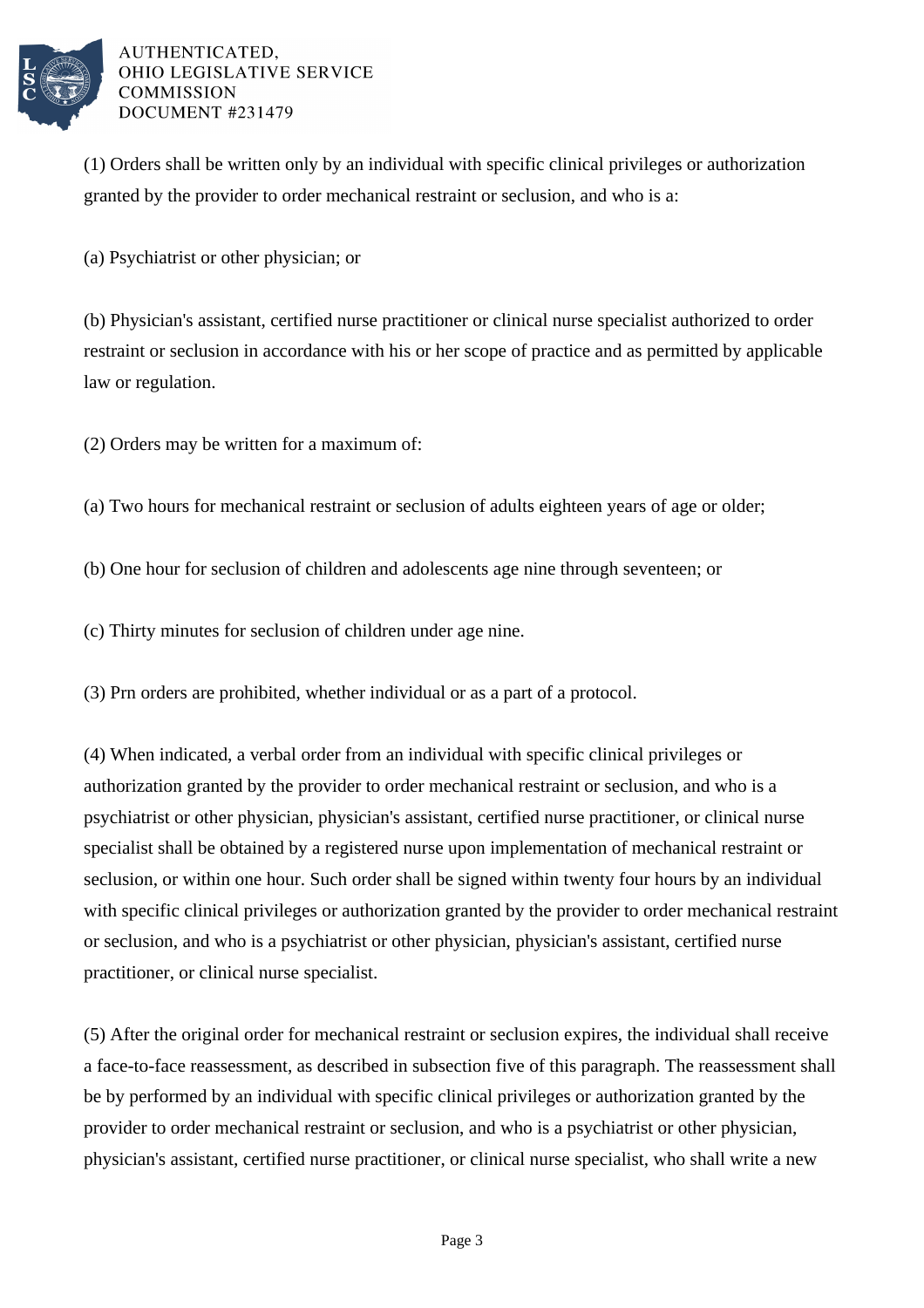

order if mechanical restraint or seclusion is to be continued. However, provider policy and the original order may permit a registered nurse to perform such reassessment and make a decision to continue the original order for an additional:

(a) Two hours for mechanical restraint or seclusion of adults eighteen years of age or older up to a maximum of twenty-four hours;

(b) One hour for seclusion of children and adolescents age nine through seventeen up to a maximum of twenty-four hours; or

(c) Thirty minutes for seclusion of children under age nine up to a maximum of twelve hours.

(6) Continuation of orders cannot under any circumstances exceed the maximums stated in this paragraph without a face-to-face reassessment and a new written order. The reassessment shall be performed and new order written by an individual with specific clinical privileges or authorization granted by the agency to order mechanical restraint or seclusion, and who is a psychiatrist or other physician, physician's assistant, certified nurse practitioner, or clinical nurse specialist.

Such assessment shall be documented in the clinical record. It shall address the need for continued mechanical restraint or seclusion. It shall include a mental status examination, physical assessment, gross neurological assessment, and an assessment of the individual's verbal statements, level of behavioral control, and responses to stimuli and treatment interventions, unless contra-indicated for clear treatment reasons which shall be documented in the clinical record.

(7) Mechanical restraint or seclusion must be discontinued at the earliest possible time, regardless of the length of time identified in the order.

(F) Continuous monitoring of persons in mechanical restraint or seclusion.

(1) While in mechanical restraint or seclusion, persons shall be continuously monitored, i.e., constant visual observation by staff in a manner most conducive to the situation or person's condition.

(2) Documentation of the condition of the person shall be made in the clinical record at routine